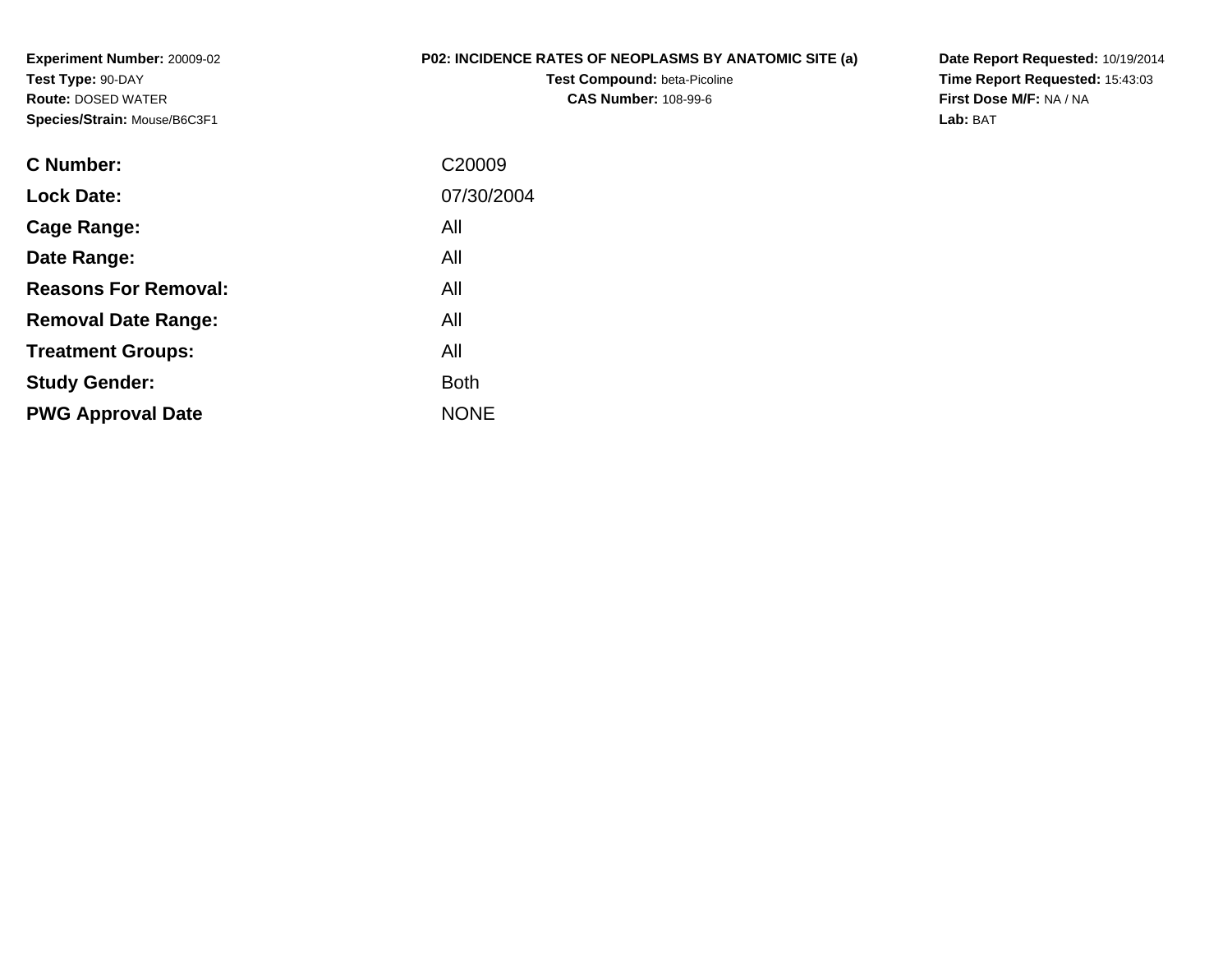| Test Compound: beta-Picoline<br>Time Report Requested: 15:43:03<br>Test Type: 90-DAY<br><b>Route: DOSED WATER</b><br><b>CAS Number: 108-99-6</b><br>First Dose M/F: NA / NA<br>Species/Strain: Mouse/B6C3F1<br>Lab: BAT<br><b>B6C3F1 Mouse MALE</b><br>MG/L<br>MG/L<br><b>MG/L</b><br><b>MG/L</b><br>MG/L<br>1250<br><b>MG/L</b><br>0<br>78<br>156<br>312<br>625<br><b>Disposition Summary</b><br>10<br>10<br>10<br>10<br>10<br>10<br><b>Animals Initially In Study</b><br><b>Early Deaths</b><br><b>Survivors</b><br><b>Terminal Sacrifice</b><br>10<br>10<br>10<br>10<br>10<br>10<br><b>Animals Examined Microscopically</b><br>10<br>10<br>10<br>10<br>10<br>10<br><b>ALIMENTARY SYSTEM</b><br>(0)<br>(0)<br>(0)<br>(10)<br>(0)<br>(10)<br>Esophagus<br>Gallbladder<br>(0)<br>(10)<br>(10)<br>(0)<br>(0)<br>(0)<br>Intestine Large, Cecum<br>(0)<br>(0)<br>(0)<br>(10)<br>(10)<br>(0)<br>Intestine Large, Colon<br>(0)<br>(10)<br>(0)<br>(0)<br>(0)<br>(10)<br>Intestine Large, Rectum<br>(0)<br>(10)<br>(10)<br>(0)<br>(0)<br>(0)<br>Intestine Small, Duodenum<br>(0)<br>(10)<br>(0)<br>(0)<br>(0)<br>(10)<br>Intestine Small, Ileum<br>(0)<br>(0)<br>(0)<br>(0)<br>(10)<br>(10)<br>Intestine Small, Jejunum<br>(0)<br>(0)<br>(10)<br>(0)<br>(0)<br>(10)<br>(0)<br>(0)<br>Liver<br>(10)<br>(0)<br>(10)<br>(0)<br>(0)<br>(0)<br>Pancreas<br>(10)<br>(0)<br>(0)<br>(10)<br>(0)<br>(0)<br><b>Salivary Glands</b><br>(10)<br>(0)<br>(0)<br>(10)<br>Stomach, Forestomach<br>(0)<br>(0)<br>(10)<br>(10)<br>(0)<br>(0)<br>(0)<br>Stomach, Glandular<br>(0)<br>(0)<br>(0)<br>(10)<br>(10)<br>CARDIOVASCULAR SYSTEM<br><b>Blood Vessel</b><br>(0)<br>(9)<br>(0)<br>(0)<br>(0)<br>(10)<br>(0)<br>(0)<br>(0)<br>(0)<br>(10)<br>(10)<br>Heart<br><b>ENDOCRINE SYSTEM</b><br><b>Adrenal Cortex</b><br>(10)<br>(0)<br>(0)<br>(0)<br>(0)<br>(10)<br>(0)<br>Adrenal Medulla<br>(10)<br>(0)<br>(0)<br>(0)<br>(10) | Experiment Number: 20009-02 | P02: INCIDENCE RATES OF NEOPLASMS BY ANATOMIC SITE (a) | Date Report Requested: 10/19/2014 |  |  |  |  |
|------------------------------------------------------------------------------------------------------------------------------------------------------------------------------------------------------------------------------------------------------------------------------------------------------------------------------------------------------------------------------------------------------------------------------------------------------------------------------------------------------------------------------------------------------------------------------------------------------------------------------------------------------------------------------------------------------------------------------------------------------------------------------------------------------------------------------------------------------------------------------------------------------------------------------------------------------------------------------------------------------------------------------------------------------------------------------------------------------------------------------------------------------------------------------------------------------------------------------------------------------------------------------------------------------------------------------------------------------------------------------------------------------------------------------------------------------------------------------------------------------------------------------------------------------------------------------------------------------------------------------------------------------------------------------------------------------------------------------------------------------------------------------------------------------------------------------------------------------------------------------------------------------|-----------------------------|--------------------------------------------------------|-----------------------------------|--|--|--|--|
|                                                                                                                                                                                                                                                                                                                                                                                                                                                                                                                                                                                                                                                                                                                                                                                                                                                                                                                                                                                                                                                                                                                                                                                                                                                                                                                                                                                                                                                                                                                                                                                                                                                                                                                                                                                                                                                                                                      |                             |                                                        |                                   |  |  |  |  |
|                                                                                                                                                                                                                                                                                                                                                                                                                                                                                                                                                                                                                                                                                                                                                                                                                                                                                                                                                                                                                                                                                                                                                                                                                                                                                                                                                                                                                                                                                                                                                                                                                                                                                                                                                                                                                                                                                                      |                             |                                                        |                                   |  |  |  |  |
|                                                                                                                                                                                                                                                                                                                                                                                                                                                                                                                                                                                                                                                                                                                                                                                                                                                                                                                                                                                                                                                                                                                                                                                                                                                                                                                                                                                                                                                                                                                                                                                                                                                                                                                                                                                                                                                                                                      |                             |                                                        |                                   |  |  |  |  |
|                                                                                                                                                                                                                                                                                                                                                                                                                                                                                                                                                                                                                                                                                                                                                                                                                                                                                                                                                                                                                                                                                                                                                                                                                                                                                                                                                                                                                                                                                                                                                                                                                                                                                                                                                                                                                                                                                                      |                             |                                                        |                                   |  |  |  |  |
|                                                                                                                                                                                                                                                                                                                                                                                                                                                                                                                                                                                                                                                                                                                                                                                                                                                                                                                                                                                                                                                                                                                                                                                                                                                                                                                                                                                                                                                                                                                                                                                                                                                                                                                                                                                                                                                                                                      |                             |                                                        |                                   |  |  |  |  |
|                                                                                                                                                                                                                                                                                                                                                                                                                                                                                                                                                                                                                                                                                                                                                                                                                                                                                                                                                                                                                                                                                                                                                                                                                                                                                                                                                                                                                                                                                                                                                                                                                                                                                                                                                                                                                                                                                                      |                             |                                                        |                                   |  |  |  |  |
|                                                                                                                                                                                                                                                                                                                                                                                                                                                                                                                                                                                                                                                                                                                                                                                                                                                                                                                                                                                                                                                                                                                                                                                                                                                                                                                                                                                                                                                                                                                                                                                                                                                                                                                                                                                                                                                                                                      |                             |                                                        |                                   |  |  |  |  |
|                                                                                                                                                                                                                                                                                                                                                                                                                                                                                                                                                                                                                                                                                                                                                                                                                                                                                                                                                                                                                                                                                                                                                                                                                                                                                                                                                                                                                                                                                                                                                                                                                                                                                                                                                                                                                                                                                                      |                             |                                                        |                                   |  |  |  |  |
|                                                                                                                                                                                                                                                                                                                                                                                                                                                                                                                                                                                                                                                                                                                                                                                                                                                                                                                                                                                                                                                                                                                                                                                                                                                                                                                                                                                                                                                                                                                                                                                                                                                                                                                                                                                                                                                                                                      |                             |                                                        |                                   |  |  |  |  |
|                                                                                                                                                                                                                                                                                                                                                                                                                                                                                                                                                                                                                                                                                                                                                                                                                                                                                                                                                                                                                                                                                                                                                                                                                                                                                                                                                                                                                                                                                                                                                                                                                                                                                                                                                                                                                                                                                                      |                             |                                                        |                                   |  |  |  |  |
|                                                                                                                                                                                                                                                                                                                                                                                                                                                                                                                                                                                                                                                                                                                                                                                                                                                                                                                                                                                                                                                                                                                                                                                                                                                                                                                                                                                                                                                                                                                                                                                                                                                                                                                                                                                                                                                                                                      |                             |                                                        |                                   |  |  |  |  |
|                                                                                                                                                                                                                                                                                                                                                                                                                                                                                                                                                                                                                                                                                                                                                                                                                                                                                                                                                                                                                                                                                                                                                                                                                                                                                                                                                                                                                                                                                                                                                                                                                                                                                                                                                                                                                                                                                                      |                             |                                                        |                                   |  |  |  |  |
|                                                                                                                                                                                                                                                                                                                                                                                                                                                                                                                                                                                                                                                                                                                                                                                                                                                                                                                                                                                                                                                                                                                                                                                                                                                                                                                                                                                                                                                                                                                                                                                                                                                                                                                                                                                                                                                                                                      |                             |                                                        |                                   |  |  |  |  |
|                                                                                                                                                                                                                                                                                                                                                                                                                                                                                                                                                                                                                                                                                                                                                                                                                                                                                                                                                                                                                                                                                                                                                                                                                                                                                                                                                                                                                                                                                                                                                                                                                                                                                                                                                                                                                                                                                                      |                             |                                                        |                                   |  |  |  |  |
|                                                                                                                                                                                                                                                                                                                                                                                                                                                                                                                                                                                                                                                                                                                                                                                                                                                                                                                                                                                                                                                                                                                                                                                                                                                                                                                                                                                                                                                                                                                                                                                                                                                                                                                                                                                                                                                                                                      |                             |                                                        |                                   |  |  |  |  |
|                                                                                                                                                                                                                                                                                                                                                                                                                                                                                                                                                                                                                                                                                                                                                                                                                                                                                                                                                                                                                                                                                                                                                                                                                                                                                                                                                                                                                                                                                                                                                                                                                                                                                                                                                                                                                                                                                                      |                             |                                                        |                                   |  |  |  |  |
|                                                                                                                                                                                                                                                                                                                                                                                                                                                                                                                                                                                                                                                                                                                                                                                                                                                                                                                                                                                                                                                                                                                                                                                                                                                                                                                                                                                                                                                                                                                                                                                                                                                                                                                                                                                                                                                                                                      |                             |                                                        |                                   |  |  |  |  |
|                                                                                                                                                                                                                                                                                                                                                                                                                                                                                                                                                                                                                                                                                                                                                                                                                                                                                                                                                                                                                                                                                                                                                                                                                                                                                                                                                                                                                                                                                                                                                                                                                                                                                                                                                                                                                                                                                                      |                             |                                                        |                                   |  |  |  |  |
|                                                                                                                                                                                                                                                                                                                                                                                                                                                                                                                                                                                                                                                                                                                                                                                                                                                                                                                                                                                                                                                                                                                                                                                                                                                                                                                                                                                                                                                                                                                                                                                                                                                                                                                                                                                                                                                                                                      |                             |                                                        |                                   |  |  |  |  |
|                                                                                                                                                                                                                                                                                                                                                                                                                                                                                                                                                                                                                                                                                                                                                                                                                                                                                                                                                                                                                                                                                                                                                                                                                                                                                                                                                                                                                                                                                                                                                                                                                                                                                                                                                                                                                                                                                                      |                             |                                                        |                                   |  |  |  |  |
|                                                                                                                                                                                                                                                                                                                                                                                                                                                                                                                                                                                                                                                                                                                                                                                                                                                                                                                                                                                                                                                                                                                                                                                                                                                                                                                                                                                                                                                                                                                                                                                                                                                                                                                                                                                                                                                                                                      |                             |                                                        |                                   |  |  |  |  |
|                                                                                                                                                                                                                                                                                                                                                                                                                                                                                                                                                                                                                                                                                                                                                                                                                                                                                                                                                                                                                                                                                                                                                                                                                                                                                                                                                                                                                                                                                                                                                                                                                                                                                                                                                                                                                                                                                                      |                             |                                                        |                                   |  |  |  |  |
|                                                                                                                                                                                                                                                                                                                                                                                                                                                                                                                                                                                                                                                                                                                                                                                                                                                                                                                                                                                                                                                                                                                                                                                                                                                                                                                                                                                                                                                                                                                                                                                                                                                                                                                                                                                                                                                                                                      |                             |                                                        |                                   |  |  |  |  |
|                                                                                                                                                                                                                                                                                                                                                                                                                                                                                                                                                                                                                                                                                                                                                                                                                                                                                                                                                                                                                                                                                                                                                                                                                                                                                                                                                                                                                                                                                                                                                                                                                                                                                                                                                                                                                                                                                                      |                             |                                                        |                                   |  |  |  |  |
|                                                                                                                                                                                                                                                                                                                                                                                                                                                                                                                                                                                                                                                                                                                                                                                                                                                                                                                                                                                                                                                                                                                                                                                                                                                                                                                                                                                                                                                                                                                                                                                                                                                                                                                                                                                                                                                                                                      |                             |                                                        |                                   |  |  |  |  |
|                                                                                                                                                                                                                                                                                                                                                                                                                                                                                                                                                                                                                                                                                                                                                                                                                                                                                                                                                                                                                                                                                                                                                                                                                                                                                                                                                                                                                                                                                                                                                                                                                                                                                                                                                                                                                                                                                                      |                             |                                                        |                                   |  |  |  |  |
|                                                                                                                                                                                                                                                                                                                                                                                                                                                                                                                                                                                                                                                                                                                                                                                                                                                                                                                                                                                                                                                                                                                                                                                                                                                                                                                                                                                                                                                                                                                                                                                                                                                                                                                                                                                                                                                                                                      |                             |                                                        |                                   |  |  |  |  |
|                                                                                                                                                                                                                                                                                                                                                                                                                                                                                                                                                                                                                                                                                                                                                                                                                                                                                                                                                                                                                                                                                                                                                                                                                                                                                                                                                                                                                                                                                                                                                                                                                                                                                                                                                                                                                                                                                                      |                             |                                                        |                                   |  |  |  |  |
|                                                                                                                                                                                                                                                                                                                                                                                                                                                                                                                                                                                                                                                                                                                                                                                                                                                                                                                                                                                                                                                                                                                                                                                                                                                                                                                                                                                                                                                                                                                                                                                                                                                                                                                                                                                                                                                                                                      |                             |                                                        |                                   |  |  |  |  |
|                                                                                                                                                                                                                                                                                                                                                                                                                                                                                                                                                                                                                                                                                                                                                                                                                                                                                                                                                                                                                                                                                                                                                                                                                                                                                                                                                                                                                                                                                                                                                                                                                                                                                                                                                                                                                                                                                                      |                             |                                                        |                                   |  |  |  |  |

b - Primary tumors: all tumors except metastatic tumors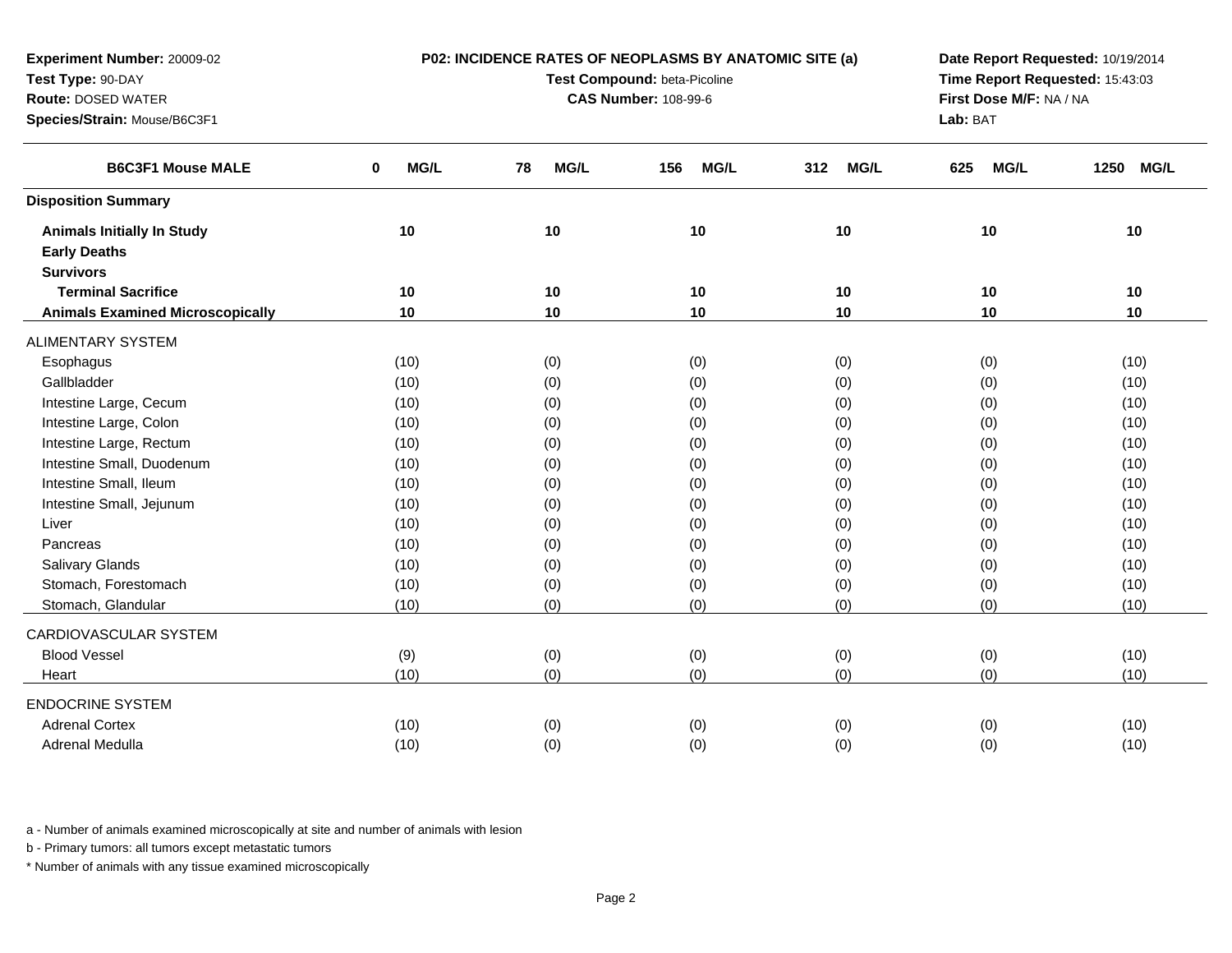| Experiment Number: 20009-02<br>Test Type: 90-DAY<br><b>Route: DOSED WATER</b><br>Species/Strain: Mouse/B6C3F1 |                     | P02: INCIDENCE RATES OF NEOPLASMS BY ANATOMIC SITE (a)<br>Test Compound: beta-Picoline<br><b>CAS Number: 108-99-6</b> | Date Report Requested: 10/19/2014<br>Time Report Requested: 15:43:03<br>First Dose M/F: NA / NA<br>Lab: BAT |                    |                    |                     |
|---------------------------------------------------------------------------------------------------------------|---------------------|-----------------------------------------------------------------------------------------------------------------------|-------------------------------------------------------------------------------------------------------------|--------------------|--------------------|---------------------|
| <b>B6C3F1 Mouse MALE</b>                                                                                      | $\mathbf 0$<br>MG/L | 78<br><b>MG/L</b>                                                                                                     | <b>MG/L</b><br>156                                                                                          | 312<br><b>MG/L</b> | 625<br><b>MG/L</b> | 1250<br><b>MG/L</b> |
| Islets, Pancreatic                                                                                            | (10)                | (0)                                                                                                                   | (0)                                                                                                         | (0)                | (0)                | (10)                |
| Parathyroid Gland                                                                                             | (6)                 | (0)                                                                                                                   | (0)                                                                                                         | (0)                | (0)                | (9)                 |
| <b>Pituitary Gland</b>                                                                                        | (7)                 | (0)                                                                                                                   | (0)                                                                                                         | (0)                | (0)                | (10)                |
| <b>Thyroid Gland</b>                                                                                          | (10)                | (0)                                                                                                                   | (0)                                                                                                         | (0)                | (0)                | (10)                |
| <b>GENERAL BODY SYSTEM</b><br>None                                                                            |                     |                                                                                                                       |                                                                                                             |                    |                    |                     |
| <b>GENITAL SYSTEM</b>                                                                                         |                     |                                                                                                                       |                                                                                                             |                    |                    |                     |
| Epididymis                                                                                                    | (10)                | (0)                                                                                                                   | (0)                                                                                                         | (0)                | (0)                | (10)                |
| <b>Preputial Gland</b>                                                                                        | (10)                | (0)                                                                                                                   | (0)                                                                                                         | (0)                | (0)                | (10)                |
| Prostate                                                                                                      | (10)                | (0)                                                                                                                   | (0)                                                                                                         | (0)                | (0)                | (10)                |
| <b>Seminal Vesicle</b>                                                                                        | (10)                | (0)                                                                                                                   | (0)                                                                                                         | (0)                | (0)                | (10)                |
| <b>Testes</b>                                                                                                 | (10)                | (0)                                                                                                                   | (0)                                                                                                         | (0)                | (0)                | (10)                |
| <b>HEMATOPOIETIC SYSTEM</b>                                                                                   |                     |                                                                                                                       |                                                                                                             |                    |                    |                     |
| <b>Bone Marrow</b>                                                                                            | (10)                | (0)                                                                                                                   | (0)                                                                                                         | (0)                | (0)                | (10)                |
| Lymph Node, Mandibular                                                                                        | (10)                | (0)                                                                                                                   | (0)                                                                                                         | (0)                | (0)                | (9)                 |
| Lymph Node, Mesenteric                                                                                        | (10)                | (0)                                                                                                                   | (0)                                                                                                         | (0)                | (0)                | (10)                |
| Spleen                                                                                                        | (10)                | (0)                                                                                                                   | (0)                                                                                                         | (0)                | (0)                | (10)                |
| Thymus                                                                                                        | (10)                | (0)                                                                                                                   | (0)                                                                                                         | (0)                | (0)                | (10)                |
| <b>INTEGUMENTARY SYSTEM</b>                                                                                   |                     |                                                                                                                       |                                                                                                             |                    |                    |                     |
| Skin                                                                                                          | (10)                | (0)                                                                                                                   | (0)                                                                                                         | (0)                | (0)                | (10)                |
| MUSCULOSKELETAL SYSTEM                                                                                        |                     |                                                                                                                       |                                                                                                             |                    |                    |                     |
| Bone                                                                                                          | (10)                | (0)                                                                                                                   | (0)                                                                                                         | (0)                | (0)                | (10)                |
| NERVOUS SYSTEM                                                                                                |                     |                                                                                                                       |                                                                                                             |                    |                    |                     |
| <b>Brain</b>                                                                                                  | (10)                | (0)                                                                                                                   | (0)                                                                                                         | (0)                | (0)                | (10)                |
|                                                                                                               |                     |                                                                                                                       |                                                                                                             |                    |                    |                     |

RESPIRATORY SYSTEM

a - Number of animals examined microscopically at site and number of animals with lesion

b - Primary tumors: all tumors except metastatic tumors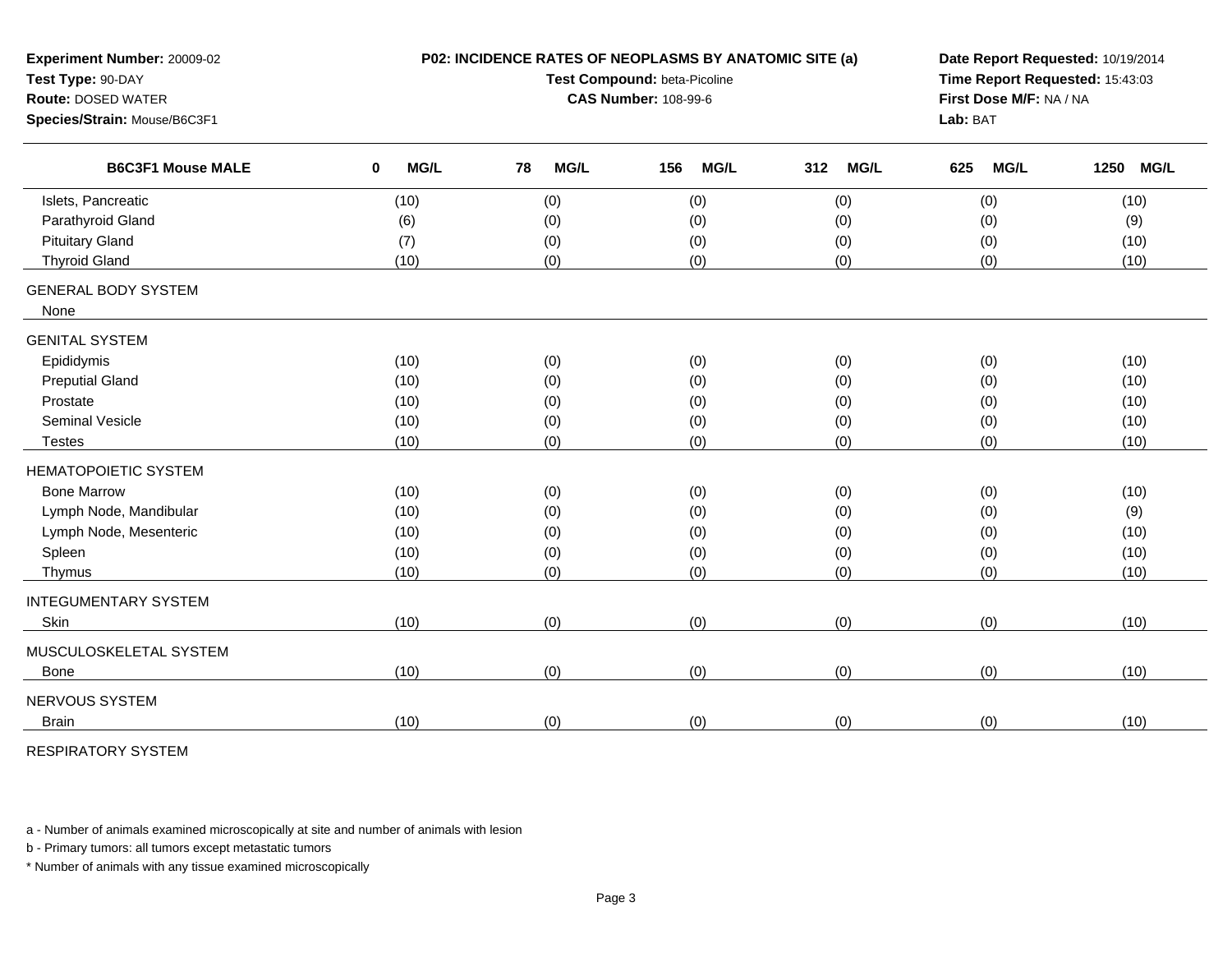| Experiment Number: 20009-02<br>Test Type: 90-DAY<br><b>Route: DOSED WATER</b><br>Species/Strain: Mouse/B6C3F1 |                  | P02: INCIDENCE RATES OF NEOPLASMS BY ANATOMIC SITE (a)<br>Test Compound: beta-Picoline<br><b>CAS Number: 108-99-6</b> | Date Report Requested: 10/19/2014<br>Time Report Requested: 15:43:03<br>First Dose M/F: NA / NA<br>Lab: BAT |                    |                    |                     |
|---------------------------------------------------------------------------------------------------------------|------------------|-----------------------------------------------------------------------------------------------------------------------|-------------------------------------------------------------------------------------------------------------|--------------------|--------------------|---------------------|
| <b>B6C3F1 Mouse MALE</b>                                                                                      | <b>MG/L</b><br>0 | 78<br><b>MG/L</b>                                                                                                     | <b>MG/L</b><br>156                                                                                          | <b>MG/L</b><br>312 | 625<br><b>MG/L</b> | <b>MG/L</b><br>1250 |
| Lung                                                                                                          | (10)             | (0)                                                                                                                   | (0)                                                                                                         | (0)                | (0)                | (10)                |
| Nose                                                                                                          | (10)             | (0)                                                                                                                   | (0)                                                                                                         | (0)                | (0)                | (10)                |
| Trachea                                                                                                       | (10)             | (0)                                                                                                                   | (0)                                                                                                         | (0)                | (0)                | (10)                |
| SPECIAL SENSES SYSTEM                                                                                         |                  |                                                                                                                       |                                                                                                             |                    |                    |                     |
| Eye                                                                                                           | (10)             | (0)                                                                                                                   | (0)                                                                                                         | (0)                | (0)                | (10)                |
| Harderian Gland                                                                                               | (10)             | (0)                                                                                                                   | (0)                                                                                                         | (0)                | (0)                | (10)                |
| URINARY SYSTEM                                                                                                |                  |                                                                                                                       |                                                                                                             |                    |                    |                     |
| Kidney                                                                                                        | (10)             | (10)                                                                                                                  | (10)                                                                                                        | (10)               | (10)               | (10)                |
| <b>Urinary Bladder</b>                                                                                        | (10)             | (0)                                                                                                                   | (0)                                                                                                         | (0)                | (0)                | (10)                |

b - Primary tumors: all tumors except metastatic tumors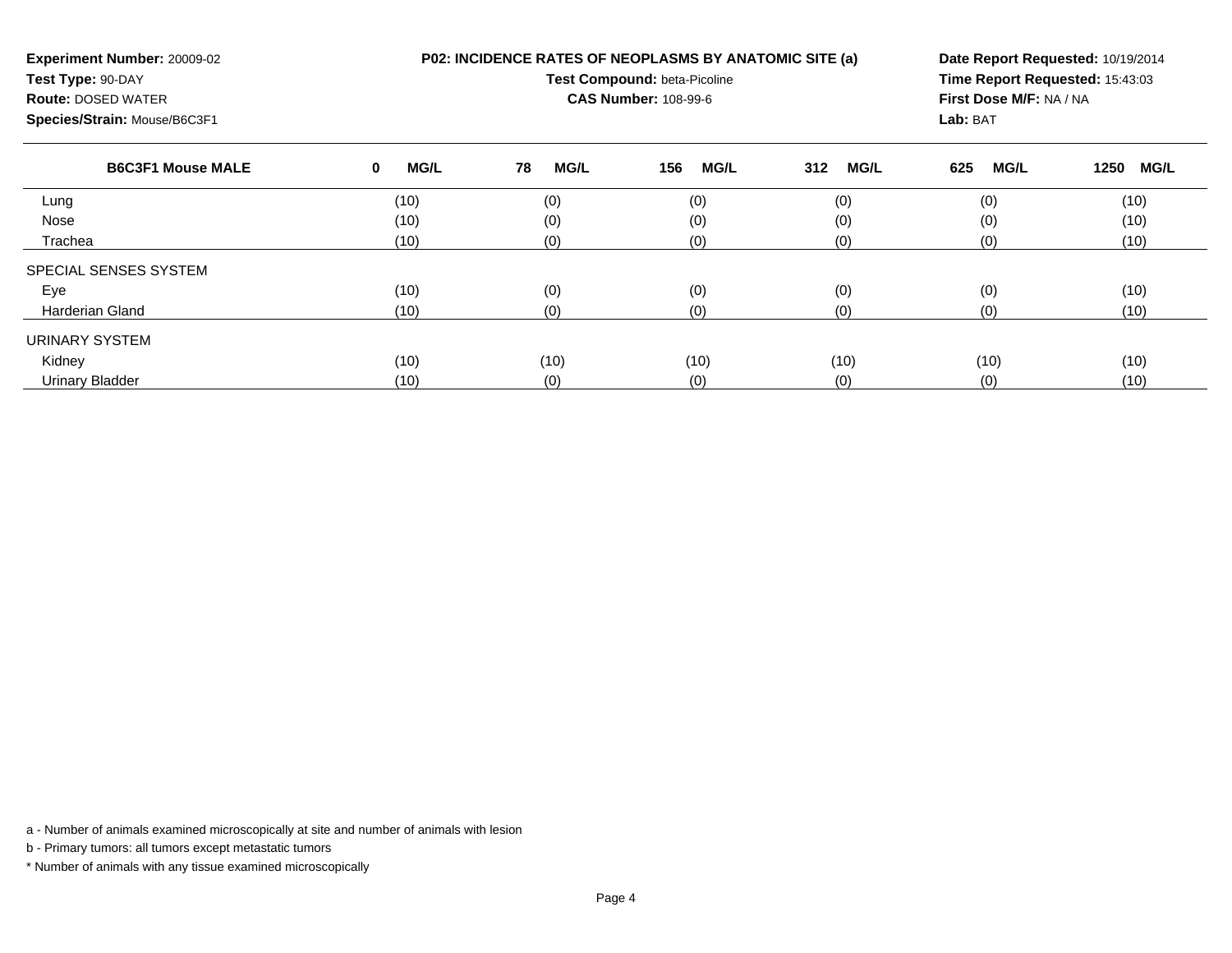| Experiment Number: 20009-02<br>Test Type: 90-DAY<br><b>Route: DOSED WATER</b><br>Species/Strain: Mouse/B6C3F1 | <b>P02: INCIDENCE RATES OF NEOPLASMS BY ANATOMIC SITE (a)</b><br>Test Compound: beta-Picoline<br><b>CAS Number: 108-99-6</b> |             |    |             |     |             | Date Report Requested: 10/19/2014<br>Time Report Requested: 15:43:03<br>First Dose M/F: NA / NA<br>Lab: BAT |             |     |             |      |             |
|---------------------------------------------------------------------------------------------------------------|------------------------------------------------------------------------------------------------------------------------------|-------------|----|-------------|-----|-------------|-------------------------------------------------------------------------------------------------------------|-------------|-----|-------------|------|-------------|
| <b>B6C3F1 Mouse MALE</b>                                                                                      | 0                                                                                                                            | <b>MG/L</b> | 78 | <b>MG/L</b> | 156 | <b>MG/L</b> | 312                                                                                                         | <b>MG/L</b> | 625 | <b>MG/L</b> | 1250 | <b>MG/L</b> |
| <b>Tumor Summary for MALE</b>                                                                                 |                                                                                                                              |             |    |             |     |             |                                                                                                             |             |     |             |      |             |
| <b>Total Animals with Primary Neoplasms (b)</b><br><b>Total Primary Neoplasms</b>                             |                                                                                                                              |             |    |             |     |             |                                                                                                             |             |     |             |      |             |
| <b>Total Animals with Benign Neoplasms</b><br><b>Total Benign Neoplasms</b>                                   |                                                                                                                              |             |    |             |     |             |                                                                                                             |             |     |             |      |             |
| <b>Total Animals with Malignant Neoplasms</b><br><b>Total Malignant Neoplasms</b>                             |                                                                                                                              |             |    |             |     |             |                                                                                                             |             |     |             |      |             |
| <b>Total Animals with Metastatic Neoplasms</b><br><b>Total Metastatic Neoplasms</b>                           |                                                                                                                              |             |    |             |     |             |                                                                                                             |             |     |             |      |             |
| <b>Total Animals with Malignant Neoplasms</b><br><b>Uncertain Primary Site</b>                                |                                                                                                                              |             |    |             |     |             |                                                                                                             |             |     |             |      |             |
| Total Animals with Neoplasms Uncertain -<br><b>Benign or Malignant</b>                                        |                                                                                                                              |             |    |             |     |             |                                                                                                             |             |     |             |      |             |
| <b>Total Uncertain Neoplasms</b>                                                                              |                                                                                                                              |             |    |             |     |             |                                                                                                             |             |     |             |      |             |

\*\*\*END OF MALE DATA\*\*\*

a - Number of animals examined microscopically at site and number of animals with lesion

b - Primary tumors: all tumors except metastatic tumors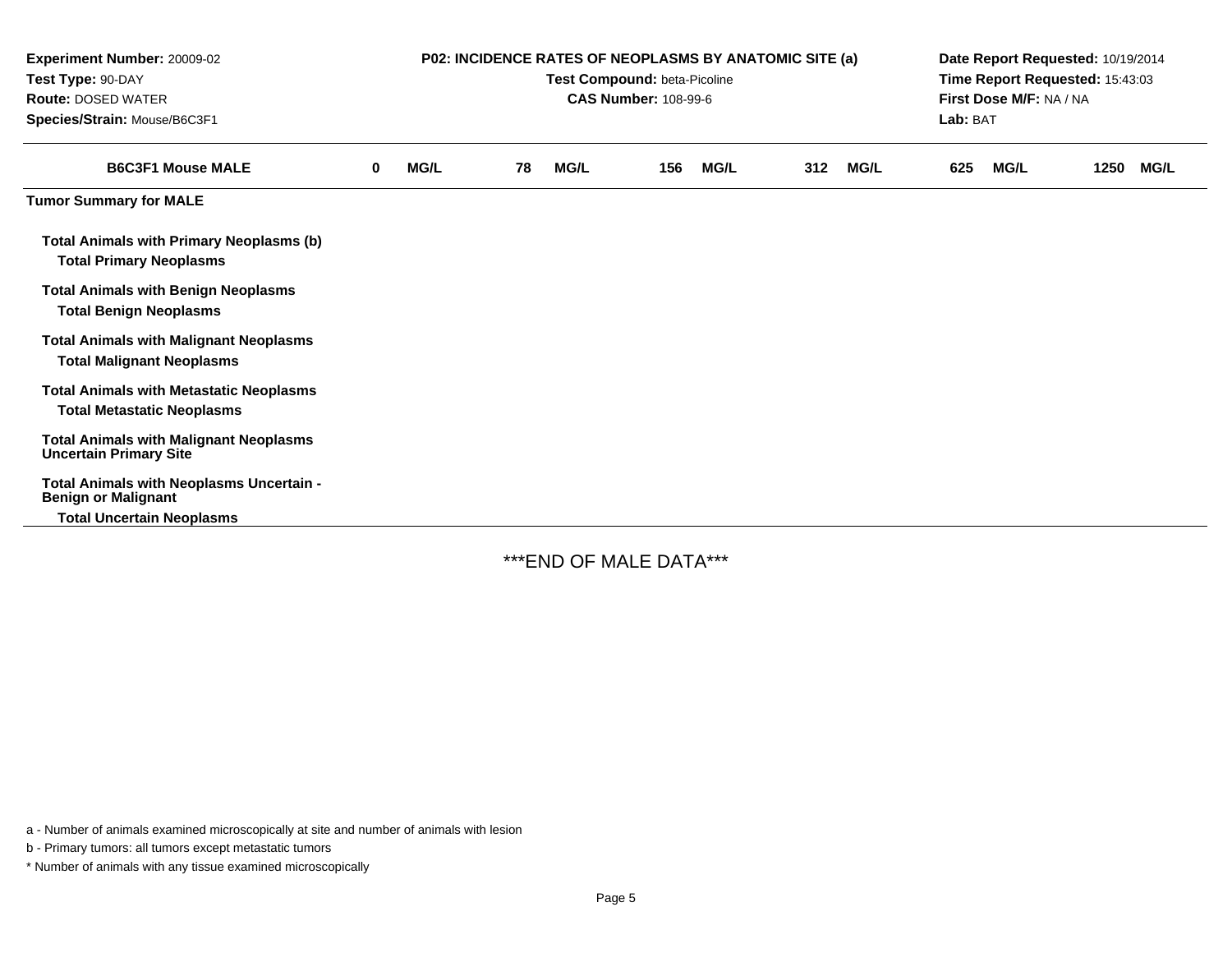| Test Type: 90-DAY<br>Test Compound: beta-Picoline<br>Time Report Requested: 15:43:03<br><b>CAS Number: 108-99-6</b><br>First Dose M/F: NA / NA<br><b>Route: DOSED WATER</b><br>Species/Strain: Mouse/B6C3F1<br>Lab: BAT<br>MG/L<br>MG/L<br><b>MG/L</b><br><b>B6C3F1 Mouse FEMALE</b><br>$\bf{0}$<br>78<br>156<br><b>MG/L</b><br><b>MG/L</b><br>1250<br><b>MG/L</b><br>312<br>625<br><b>Disposition Summary</b><br>10<br>10<br>10<br>10<br>10<br><b>Animals Initially In Study</b><br>10<br><b>Early Deaths</b><br><b>Survivors</b><br><b>Terminal Sacrifice</b><br>10<br>10<br>10<br>10<br>10<br>10<br><b>Animals Examined Microscopically</b><br>10<br>10<br>10<br>10<br>10<br>10<br><b>ALIMENTARY SYSTEM</b><br>(10)<br>(0)<br>(0)<br>(0)<br>(0)<br>(10)<br>Esophagus<br>Gallbladder<br>(0)<br>(0)<br>(10)<br>(10)<br>(0)<br>(0)<br>Intestine Large, Cecum<br>(0)<br>(10)<br>(10)<br>(0)<br>(0)<br>(0)<br>Intestine Large, Colon<br>(0)<br>(0)<br>(10)<br>(0)<br>(0)<br>(10)<br>Intestine Large, Rectum<br>(0)<br>(10)<br>(10)<br>(0)<br>(0)<br>(0)<br>Intestine Small, Duodenum<br>(0)<br>(0)<br>(0)<br>(10)<br>(10)<br>(0)<br>Intestine Small, Ileum<br>(0)<br>(0)<br>(0)<br>(10)<br>(10)<br>(0)<br>Intestine Small, Jejunum<br>(0)<br>(0)<br>(0)<br>(0)<br>(10)<br>(10)<br>(0)<br>Liver<br>(0)<br>(10)<br>(10)<br>(0)<br>(0)<br>(0)<br>Pancreas<br>(10)<br>(0)<br>(0)<br>(0)<br>(10)<br>(0)<br>Salivary Glands<br>(0)<br>(0)<br>(0)<br>(10)<br>(10)<br>Stomach, Forestomach<br>(0)<br>(0)<br>(10)<br>(0)<br>(0)<br>(10)<br>Stomach, Glandular<br>(0)<br>(0)<br>(0)<br>(0)<br>(10)<br>(10)<br>CARDIOVASCULAR SYSTEM<br><b>Blood Vessel</b><br>(10)<br>(0)<br>(0)<br>(0)<br>(0)<br>(10)<br>(0)<br>(0)<br>(0)<br>(0)<br>(10)<br>(10)<br>Heart<br><b>ENDOCRINE SYSTEM</b><br><b>Adrenal Cortex</b><br>(10)<br>(0)<br>(0)<br>(0)<br>(0)<br>(10)<br>Adrenal Medulla<br>(10)<br>(0)<br>(0)<br>(0)<br>(0)<br>(10) | Experiment Number: 20009-02 |  | P02: INCIDENCE RATES OF NEOPLASMS BY ANATOMIC SITE (a) | Date Report Requested: 10/19/2014 |  |  |  |
|----------------------------------------------------------------------------------------------------------------------------------------------------------------------------------------------------------------------------------------------------------------------------------------------------------------------------------------------------------------------------------------------------------------------------------------------------------------------------------------------------------------------------------------------------------------------------------------------------------------------------------------------------------------------------------------------------------------------------------------------------------------------------------------------------------------------------------------------------------------------------------------------------------------------------------------------------------------------------------------------------------------------------------------------------------------------------------------------------------------------------------------------------------------------------------------------------------------------------------------------------------------------------------------------------------------------------------------------------------------------------------------------------------------------------------------------------------------------------------------------------------------------------------------------------------------------------------------------------------------------------------------------------------------------------------------------------------------------------------------------------------------------------------------------------------------------------------------------------------------------------------------------------------------|-----------------------------|--|--------------------------------------------------------|-----------------------------------|--|--|--|
|                                                                                                                                                                                                                                                                                                                                                                                                                                                                                                                                                                                                                                                                                                                                                                                                                                                                                                                                                                                                                                                                                                                                                                                                                                                                                                                                                                                                                                                                                                                                                                                                                                                                                                                                                                                                                                                                                                                |                             |  |                                                        |                                   |  |  |  |
|                                                                                                                                                                                                                                                                                                                                                                                                                                                                                                                                                                                                                                                                                                                                                                                                                                                                                                                                                                                                                                                                                                                                                                                                                                                                                                                                                                                                                                                                                                                                                                                                                                                                                                                                                                                                                                                                                                                |                             |  |                                                        |                                   |  |  |  |
|                                                                                                                                                                                                                                                                                                                                                                                                                                                                                                                                                                                                                                                                                                                                                                                                                                                                                                                                                                                                                                                                                                                                                                                                                                                                                                                                                                                                                                                                                                                                                                                                                                                                                                                                                                                                                                                                                                                |                             |  |                                                        |                                   |  |  |  |
|                                                                                                                                                                                                                                                                                                                                                                                                                                                                                                                                                                                                                                                                                                                                                                                                                                                                                                                                                                                                                                                                                                                                                                                                                                                                                                                                                                                                                                                                                                                                                                                                                                                                                                                                                                                                                                                                                                                |                             |  |                                                        |                                   |  |  |  |
|                                                                                                                                                                                                                                                                                                                                                                                                                                                                                                                                                                                                                                                                                                                                                                                                                                                                                                                                                                                                                                                                                                                                                                                                                                                                                                                                                                                                                                                                                                                                                                                                                                                                                                                                                                                                                                                                                                                |                             |  |                                                        |                                   |  |  |  |
|                                                                                                                                                                                                                                                                                                                                                                                                                                                                                                                                                                                                                                                                                                                                                                                                                                                                                                                                                                                                                                                                                                                                                                                                                                                                                                                                                                                                                                                                                                                                                                                                                                                                                                                                                                                                                                                                                                                |                             |  |                                                        |                                   |  |  |  |
|                                                                                                                                                                                                                                                                                                                                                                                                                                                                                                                                                                                                                                                                                                                                                                                                                                                                                                                                                                                                                                                                                                                                                                                                                                                                                                                                                                                                                                                                                                                                                                                                                                                                                                                                                                                                                                                                                                                |                             |  |                                                        |                                   |  |  |  |
|                                                                                                                                                                                                                                                                                                                                                                                                                                                                                                                                                                                                                                                                                                                                                                                                                                                                                                                                                                                                                                                                                                                                                                                                                                                                                                                                                                                                                                                                                                                                                                                                                                                                                                                                                                                                                                                                                                                |                             |  |                                                        |                                   |  |  |  |
|                                                                                                                                                                                                                                                                                                                                                                                                                                                                                                                                                                                                                                                                                                                                                                                                                                                                                                                                                                                                                                                                                                                                                                                                                                                                                                                                                                                                                                                                                                                                                                                                                                                                                                                                                                                                                                                                                                                |                             |  |                                                        |                                   |  |  |  |
|                                                                                                                                                                                                                                                                                                                                                                                                                                                                                                                                                                                                                                                                                                                                                                                                                                                                                                                                                                                                                                                                                                                                                                                                                                                                                                                                                                                                                                                                                                                                                                                                                                                                                                                                                                                                                                                                                                                |                             |  |                                                        |                                   |  |  |  |
|                                                                                                                                                                                                                                                                                                                                                                                                                                                                                                                                                                                                                                                                                                                                                                                                                                                                                                                                                                                                                                                                                                                                                                                                                                                                                                                                                                                                                                                                                                                                                                                                                                                                                                                                                                                                                                                                                                                |                             |  |                                                        |                                   |  |  |  |
|                                                                                                                                                                                                                                                                                                                                                                                                                                                                                                                                                                                                                                                                                                                                                                                                                                                                                                                                                                                                                                                                                                                                                                                                                                                                                                                                                                                                                                                                                                                                                                                                                                                                                                                                                                                                                                                                                                                |                             |  |                                                        |                                   |  |  |  |
|                                                                                                                                                                                                                                                                                                                                                                                                                                                                                                                                                                                                                                                                                                                                                                                                                                                                                                                                                                                                                                                                                                                                                                                                                                                                                                                                                                                                                                                                                                                                                                                                                                                                                                                                                                                                                                                                                                                |                             |  |                                                        |                                   |  |  |  |
|                                                                                                                                                                                                                                                                                                                                                                                                                                                                                                                                                                                                                                                                                                                                                                                                                                                                                                                                                                                                                                                                                                                                                                                                                                                                                                                                                                                                                                                                                                                                                                                                                                                                                                                                                                                                                                                                                                                |                             |  |                                                        |                                   |  |  |  |
|                                                                                                                                                                                                                                                                                                                                                                                                                                                                                                                                                                                                                                                                                                                                                                                                                                                                                                                                                                                                                                                                                                                                                                                                                                                                                                                                                                                                                                                                                                                                                                                                                                                                                                                                                                                                                                                                                                                |                             |  |                                                        |                                   |  |  |  |
|                                                                                                                                                                                                                                                                                                                                                                                                                                                                                                                                                                                                                                                                                                                                                                                                                                                                                                                                                                                                                                                                                                                                                                                                                                                                                                                                                                                                                                                                                                                                                                                                                                                                                                                                                                                                                                                                                                                |                             |  |                                                        |                                   |  |  |  |
|                                                                                                                                                                                                                                                                                                                                                                                                                                                                                                                                                                                                                                                                                                                                                                                                                                                                                                                                                                                                                                                                                                                                                                                                                                                                                                                                                                                                                                                                                                                                                                                                                                                                                                                                                                                                                                                                                                                |                             |  |                                                        |                                   |  |  |  |
|                                                                                                                                                                                                                                                                                                                                                                                                                                                                                                                                                                                                                                                                                                                                                                                                                                                                                                                                                                                                                                                                                                                                                                                                                                                                                                                                                                                                                                                                                                                                                                                                                                                                                                                                                                                                                                                                                                                |                             |  |                                                        |                                   |  |  |  |
|                                                                                                                                                                                                                                                                                                                                                                                                                                                                                                                                                                                                                                                                                                                                                                                                                                                                                                                                                                                                                                                                                                                                                                                                                                                                                                                                                                                                                                                                                                                                                                                                                                                                                                                                                                                                                                                                                                                |                             |  |                                                        |                                   |  |  |  |
|                                                                                                                                                                                                                                                                                                                                                                                                                                                                                                                                                                                                                                                                                                                                                                                                                                                                                                                                                                                                                                                                                                                                                                                                                                                                                                                                                                                                                                                                                                                                                                                                                                                                                                                                                                                                                                                                                                                |                             |  |                                                        |                                   |  |  |  |
|                                                                                                                                                                                                                                                                                                                                                                                                                                                                                                                                                                                                                                                                                                                                                                                                                                                                                                                                                                                                                                                                                                                                                                                                                                                                                                                                                                                                                                                                                                                                                                                                                                                                                                                                                                                                                                                                                                                |                             |  |                                                        |                                   |  |  |  |
|                                                                                                                                                                                                                                                                                                                                                                                                                                                                                                                                                                                                                                                                                                                                                                                                                                                                                                                                                                                                                                                                                                                                                                                                                                                                                                                                                                                                                                                                                                                                                                                                                                                                                                                                                                                                                                                                                                                |                             |  |                                                        |                                   |  |  |  |
|                                                                                                                                                                                                                                                                                                                                                                                                                                                                                                                                                                                                                                                                                                                                                                                                                                                                                                                                                                                                                                                                                                                                                                                                                                                                                                                                                                                                                                                                                                                                                                                                                                                                                                                                                                                                                                                                                                                |                             |  |                                                        |                                   |  |  |  |
|                                                                                                                                                                                                                                                                                                                                                                                                                                                                                                                                                                                                                                                                                                                                                                                                                                                                                                                                                                                                                                                                                                                                                                                                                                                                                                                                                                                                                                                                                                                                                                                                                                                                                                                                                                                                                                                                                                                |                             |  |                                                        |                                   |  |  |  |
|                                                                                                                                                                                                                                                                                                                                                                                                                                                                                                                                                                                                                                                                                                                                                                                                                                                                                                                                                                                                                                                                                                                                                                                                                                                                                                                                                                                                                                                                                                                                                                                                                                                                                                                                                                                                                                                                                                                |                             |  |                                                        |                                   |  |  |  |
|                                                                                                                                                                                                                                                                                                                                                                                                                                                                                                                                                                                                                                                                                                                                                                                                                                                                                                                                                                                                                                                                                                                                                                                                                                                                                                                                                                                                                                                                                                                                                                                                                                                                                                                                                                                                                                                                                                                |                             |  |                                                        |                                   |  |  |  |
|                                                                                                                                                                                                                                                                                                                                                                                                                                                                                                                                                                                                                                                                                                                                                                                                                                                                                                                                                                                                                                                                                                                                                                                                                                                                                                                                                                                                                                                                                                                                                                                                                                                                                                                                                                                                                                                                                                                |                             |  |                                                        |                                   |  |  |  |
|                                                                                                                                                                                                                                                                                                                                                                                                                                                                                                                                                                                                                                                                                                                                                                                                                                                                                                                                                                                                                                                                                                                                                                                                                                                                                                                                                                                                                                                                                                                                                                                                                                                                                                                                                                                                                                                                                                                |                             |  |                                                        |                                   |  |  |  |
|                                                                                                                                                                                                                                                                                                                                                                                                                                                                                                                                                                                                                                                                                                                                                                                                                                                                                                                                                                                                                                                                                                                                                                                                                                                                                                                                                                                                                                                                                                                                                                                                                                                                                                                                                                                                                                                                                                                |                             |  |                                                        |                                   |  |  |  |
|                                                                                                                                                                                                                                                                                                                                                                                                                                                                                                                                                                                                                                                                                                                                                                                                                                                                                                                                                                                                                                                                                                                                                                                                                                                                                                                                                                                                                                                                                                                                                                                                                                                                                                                                                                                                                                                                                                                |                             |  |                                                        |                                   |  |  |  |

b - Primary tumors: all tumors except metastatic tumors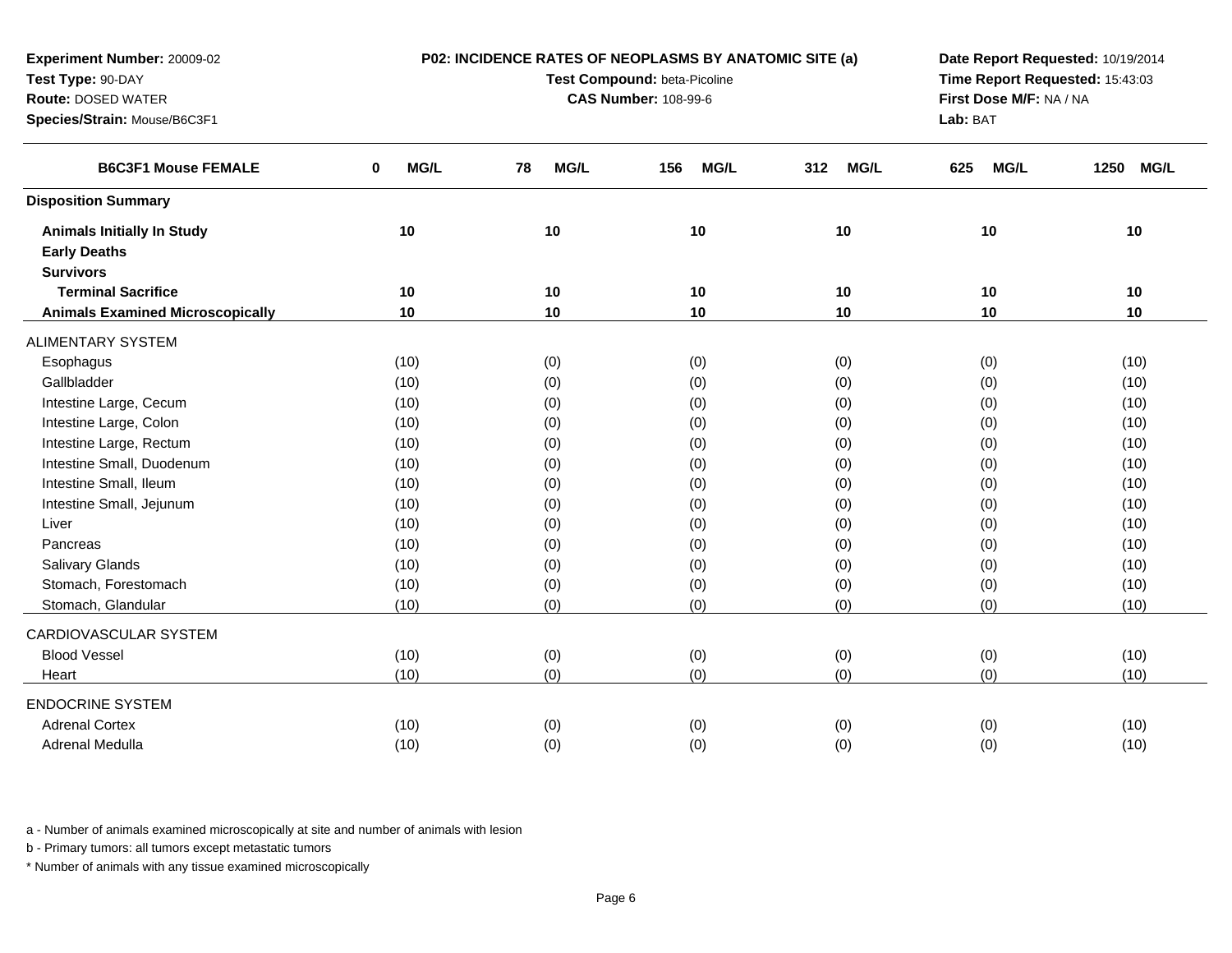| Experiment Number: 20009-02<br>Test Type: 90-DAY<br><b>Route: DOSED WATER</b><br>Species/Strain: Mouse/B6C3F1 |                     | P02: INCIDENCE RATES OF NEOPLASMS BY ANATOMIC SITE (a)<br>Test Compound: beta-Picoline<br><b>CAS Number: 108-99-6</b> | Date Report Requested: 10/19/2014<br>Time Report Requested: 15:43:03<br>First Dose M/F: NA / NA<br>Lab: BAT |                    |             |                     |
|---------------------------------------------------------------------------------------------------------------|---------------------|-----------------------------------------------------------------------------------------------------------------------|-------------------------------------------------------------------------------------------------------------|--------------------|-------------|---------------------|
| <b>B6C3F1 Mouse FEMALE</b>                                                                                    | MG/L<br>$\mathbf 0$ | 78<br><b>MG/L</b>                                                                                                     | <b>MG/L</b><br>156                                                                                          | 312<br><b>MG/L</b> | 625<br>MG/L | 1250<br><b>MG/L</b> |
| Islets, Pancreatic                                                                                            | (10)                | (0)                                                                                                                   | (0)                                                                                                         | (0)                | (0)         | (10)                |
| Parathyroid Gland                                                                                             | (7)                 | (0)                                                                                                                   | (0)                                                                                                         | (0)                | (0)         | (8)                 |
| <b>Pituitary Gland</b>                                                                                        | (10)                | (0)                                                                                                                   | (0)                                                                                                         | (0)                | (0)         | (9)                 |
| <b>Thyroid Gland</b>                                                                                          | (10)                | (0)                                                                                                                   | (0)                                                                                                         | (0)                | (0)         | (10)                |
| <b>GENERAL BODY SYSTEM</b><br>None                                                                            |                     |                                                                                                                       |                                                                                                             |                    |             |                     |
| <b>GENITAL SYSTEM</b>                                                                                         |                     |                                                                                                                       |                                                                                                             |                    |             |                     |
| <b>Clitoral Gland</b>                                                                                         | (9)                 | (0)                                                                                                                   | (0)                                                                                                         | (0)                | (0)         | (10)                |
| Ovary                                                                                                         | (10)                | (0)                                                                                                                   | (0)                                                                                                         | (0)                | (0)         | (10)                |
| <b>Uterus</b>                                                                                                 | (10)                | (0)                                                                                                                   | (0)                                                                                                         | (0)                | (0)         | (10)                |
| <b>HEMATOPOIETIC SYSTEM</b>                                                                                   |                     |                                                                                                                       |                                                                                                             |                    |             |                     |
| <b>Bone Marrow</b>                                                                                            | (10)                | (0)                                                                                                                   | (0)                                                                                                         | (0)                | (0)         | (10)                |
| Lymph Node, Mandibular                                                                                        | (10)                | (0)                                                                                                                   | (0)                                                                                                         | (0)                | (0)         | (8)                 |
| Lymph Node, Mesenteric                                                                                        | (10)                | (0)                                                                                                                   | (0)                                                                                                         | (0)                | (0)         | (10)                |
| Spleen                                                                                                        | (10)                | (0)                                                                                                                   | (0)                                                                                                         | (0)                | (0)         | (10)                |
| Thymus                                                                                                        | (10)                | (0)                                                                                                                   | (0)                                                                                                         | (0)                | (0)         | (10)                |
| <b>INTEGUMENTARY SYSTEM</b>                                                                                   |                     |                                                                                                                       |                                                                                                             |                    |             |                     |
| Mammary Gland                                                                                                 | (10)                | (0)                                                                                                                   | (0)                                                                                                         | (0)                | (0)         | (10)                |
| Skin                                                                                                          | (10)                | (0)                                                                                                                   | (0)                                                                                                         | (0)                | (0)         | (10)                |
| MUSCULOSKELETAL SYSTEM                                                                                        |                     |                                                                                                                       |                                                                                                             |                    |             |                     |
| Bone                                                                                                          | (10)                | (0)                                                                                                                   | (0)                                                                                                         | (0)                | (0)         | (10)                |
| NERVOUS SYSTEM                                                                                                |                     |                                                                                                                       |                                                                                                             |                    |             |                     |
| <b>Brain</b>                                                                                                  | (10)                | (0)                                                                                                                   | (0)                                                                                                         | (0)                | (0)         | (10)                |
| <b>RESPIRATORY SYSTEM</b>                                                                                     |                     |                                                                                                                       |                                                                                                             |                    |             |                     |
| Lung                                                                                                          | (10)                | (0)                                                                                                                   | (0)                                                                                                         | (0)                | (0)         | (10)                |
|                                                                                                               |                     |                                                                                                                       |                                                                                                             |                    |             |                     |

b - Primary tumors: all tumors except metastatic tumors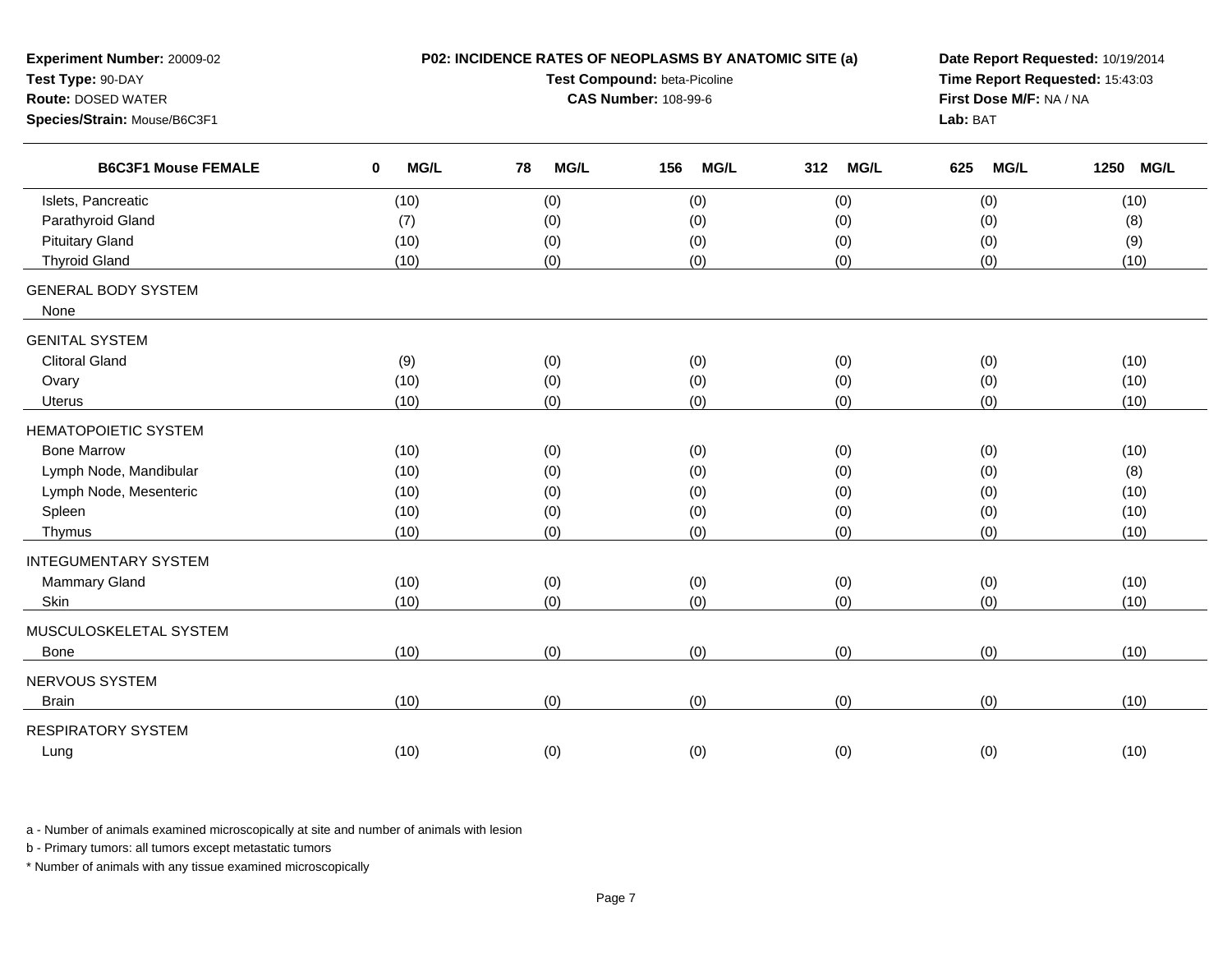| Experiment Number: 20009-02<br>Test Type: 90-DAY<br><b>Route: DOSED WATER</b><br>Species/Strain: Mouse/B6C3F1 |                  | P02: INCIDENCE RATES OF NEOPLASMS BY ANATOMIC SITE (a)<br>Test Compound: beta-Picoline<br><b>CAS Number: 108-99-6</b> | Date Report Requested: 10/19/2014<br>Time Report Requested: 15:43:03<br>First Dose M/F: NA / NA<br>Lab: BAT |                    |                    |                     |
|---------------------------------------------------------------------------------------------------------------|------------------|-----------------------------------------------------------------------------------------------------------------------|-------------------------------------------------------------------------------------------------------------|--------------------|--------------------|---------------------|
| <b>B6C3F1 Mouse FEMALE</b>                                                                                    | <b>MG/L</b><br>0 | 78<br><b>MG/L</b>                                                                                                     | 156<br><b>MG/L</b>                                                                                          | <b>MG/L</b><br>312 | 625<br><b>MG/L</b> | 1250<br><b>MG/L</b> |
| Nose                                                                                                          | (10)             | (0)                                                                                                                   | (0)                                                                                                         | (0)                | (0)                | (10)                |
| Trachea                                                                                                       | (10)             | (0)                                                                                                                   | (0)                                                                                                         | (0)                | (0)                | (10)                |
| SPECIAL SENSES SYSTEM                                                                                         |                  |                                                                                                                       |                                                                                                             |                    |                    |                     |
| Eye                                                                                                           | (10)             | (0)                                                                                                                   | (0)                                                                                                         | (0)                | (0)                | (10)                |
| Harderian Gland                                                                                               | (10)             | (0)                                                                                                                   | (0)                                                                                                         | (0)                | (0)                | (10)                |
| URINARY SYSTEM                                                                                                |                  |                                                                                                                       |                                                                                                             |                    |                    |                     |
| Kidney                                                                                                        | (10)             | (10)                                                                                                                  | (10)                                                                                                        | (10)               | (10)               | (10)                |
| <b>Urinary Bladder</b>                                                                                        | (10)             | (0)                                                                                                                   | (0)                                                                                                         | (0)                | (0)                | (10)                |

b - Primary tumors: all tumors except metastatic tumors